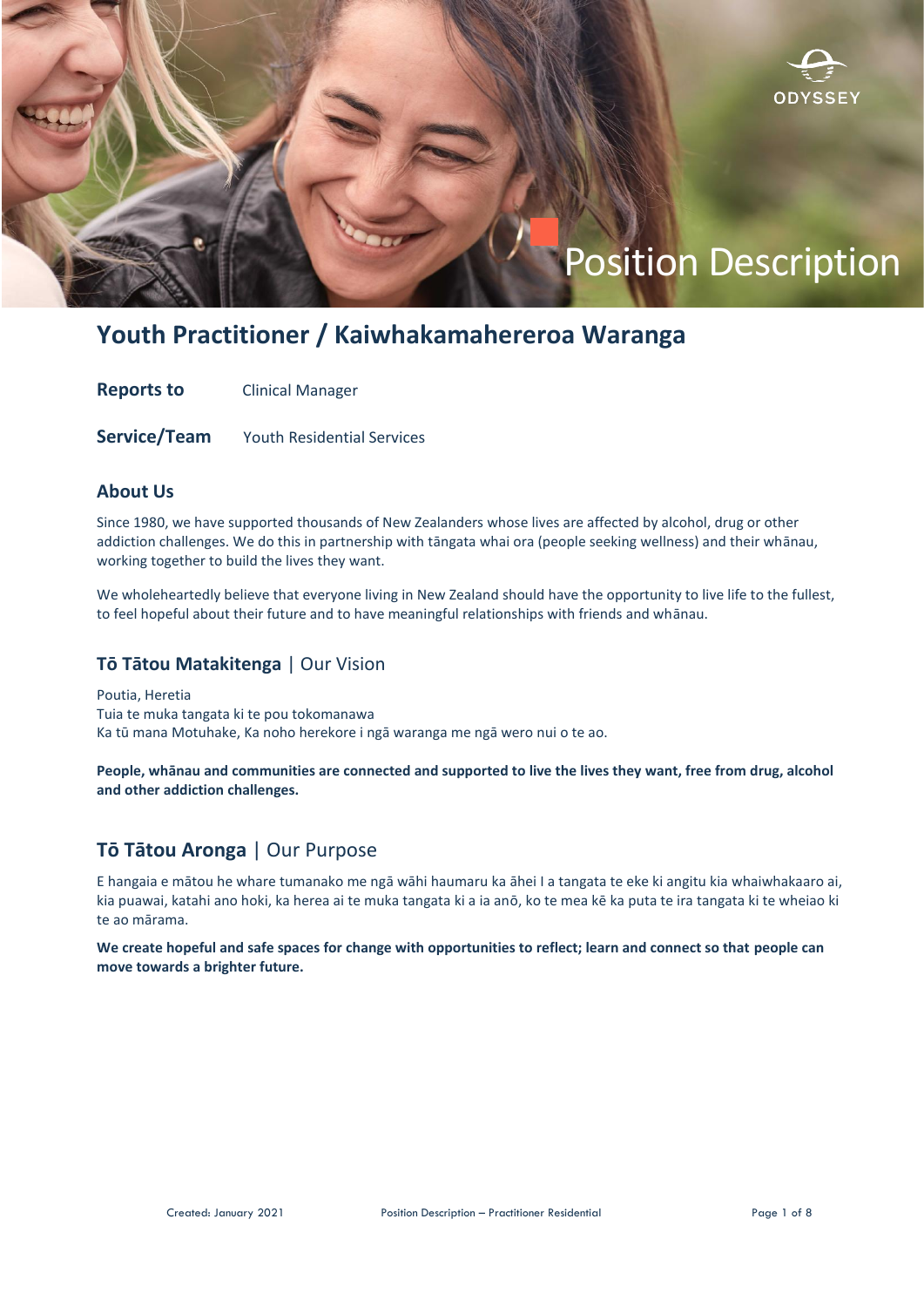

## **Position Purpose**

- Provide assessment and treatment to, and in partnership with, clients/ rangatahi including family/whānau, whose lives are affected by alcohol and other drug use, dependency.
- Provide comprehensive clinical assistance based on best practice, that is effective, of high quality and meets the needs of clients/rangatahi and the residential service.

## **Key Areas of Responsibility**

| <b>Area of Responsibility</b>                                                                                                                                                                                                                                                                                                                                                                                                                                                                                                                                                                                                                                                                                                                                                                                                                                                                                                                                                                                                                                                                                                                                                                                                                                                                                                                                                                                                                                                                                                                                                                                                                                                                                        | <b>Performance Measures</b>                                                                                                                                                                                                                                                                                                                                                                                                                                                                                                                                                                                                                                                                                                                                                                                                                                                                                                                                                                                                                                                                                                                                                                                                                                                                                                                                                                                                                                                                                                                                                                                          |
|----------------------------------------------------------------------------------------------------------------------------------------------------------------------------------------------------------------------------------------------------------------------------------------------------------------------------------------------------------------------------------------------------------------------------------------------------------------------------------------------------------------------------------------------------------------------------------------------------------------------------------------------------------------------------------------------------------------------------------------------------------------------------------------------------------------------------------------------------------------------------------------------------------------------------------------------------------------------------------------------------------------------------------------------------------------------------------------------------------------------------------------------------------------------------------------------------------------------------------------------------------------------------------------------------------------------------------------------------------------------------------------------------------------------------------------------------------------------------------------------------------------------------------------------------------------------------------------------------------------------------------------------------------------------------------------------------------------------|----------------------------------------------------------------------------------------------------------------------------------------------------------------------------------------------------------------------------------------------------------------------------------------------------------------------------------------------------------------------------------------------------------------------------------------------------------------------------------------------------------------------------------------------------------------------------------------------------------------------------------------------------------------------------------------------------------------------------------------------------------------------------------------------------------------------------------------------------------------------------------------------------------------------------------------------------------------------------------------------------------------------------------------------------------------------------------------------------------------------------------------------------------------------------------------------------------------------------------------------------------------------------------------------------------------------------------------------------------------------------------------------------------------------------------------------------------------------------------------------------------------------------------------------------------------------------------------------------------------------|
| <b>Service Delivery</b><br>Provide assessment, treatment and support to<br>clients/rangatahi to achieve effective client<br>outcomes and client satisfaction.<br>Facilitate consultation and liaison with clients/<br>$\bullet$<br>rangatahi and their family/whānau.<br>Participates in the education and follow-up of<br>$\bullet$<br>the clients/rangatahi and their family/ whanau<br>and others as relevant, regarding treatment<br>plans.<br>Participate in regular multi-disciplinary team and<br>$\bullet$<br>integrated treatment planning for<br>clients/rangatahi.<br>Role model best clinical practice when<br>$\bullet$<br>undertaking individual and group clinical work<br>with clients/rangatahi.<br>Ensure the effective and timely assessment and<br>$\bullet$<br>management of risk in consultation as required<br>with senior staff, on-call or and external liaison.<br>Facilitate groups and supervise support workers<br>$\bullet$<br>when they are co-facilitating.<br>Liaise and maintain functional professional<br>$\bullet$<br>relationships with internal and external<br>stakeholders in relation to treatment delivered.<br>Undertake clinical and non-clinical tasks within<br>$\bullet$<br>own scope of practice, as directed by the Clinical<br>Manager or Advanced Practitioner.<br>Ensure that all clinical practice and treatment<br>$\bullet$<br>documentation adheres to clinical protocols,<br>organisational policies and procedures.<br>Administer medication as required to<br>clients/rangatahi, in line with medical protocols<br>and procedures.<br>Write up client/rangatahi clinical case notes and<br>reviews, and input into the Odyssey client<br>database (HCC). | Clinical treatment produces positive<br>$\bullet$<br>outcomes for clientsrangatahi, in line with<br>agreed goals.<br>Clients/rangatahi and family/whanau<br>$\bullet$<br>express satisfaction with levels of<br>communication and consultation.<br>Clients/rangatahi and family/whānau<br>$\bullet$<br>express satisfaction with participation in<br>education and level of follow up as per<br>treatment plan.<br>Regularly attends team and treatment<br>$\bullet$<br>planning meetings; senior staff express<br>satisfaction with level of involvement.<br>Risk assessment, planning and<br>$\bullet$<br>management is demonstrated with positive<br>client outcomes; serious issues are<br>escalated to the relevant person.<br>Harm reduction is the demonstrated in all<br>client care.<br>Groups are well facilitated; support<br>$\bullet$<br>workers express satisfaction with support<br>provided.<br>Internal and external stakeholders' express<br>$\bullet$<br>satisfaction with relationships.<br>Work undertaken demonstrates best<br>$\bullet$<br>clinical practice; senior staff expressing<br>satisfaction with the level of autonomy and<br>knowledge demonstrated.<br>Treatment documentation complies with<br>$\bullet$<br>organisational policy and procedure and<br>meets required audit standards.<br>Completes medication training;<br>$\bullet$<br>competence is shown in medication<br>allocation; meets all procedural guidelines<br>in line with documented nursing &<br>medication plans.<br>HCC information is accurate and is entered<br>in a timely and meets all case note writing |

policy and procedural requirements and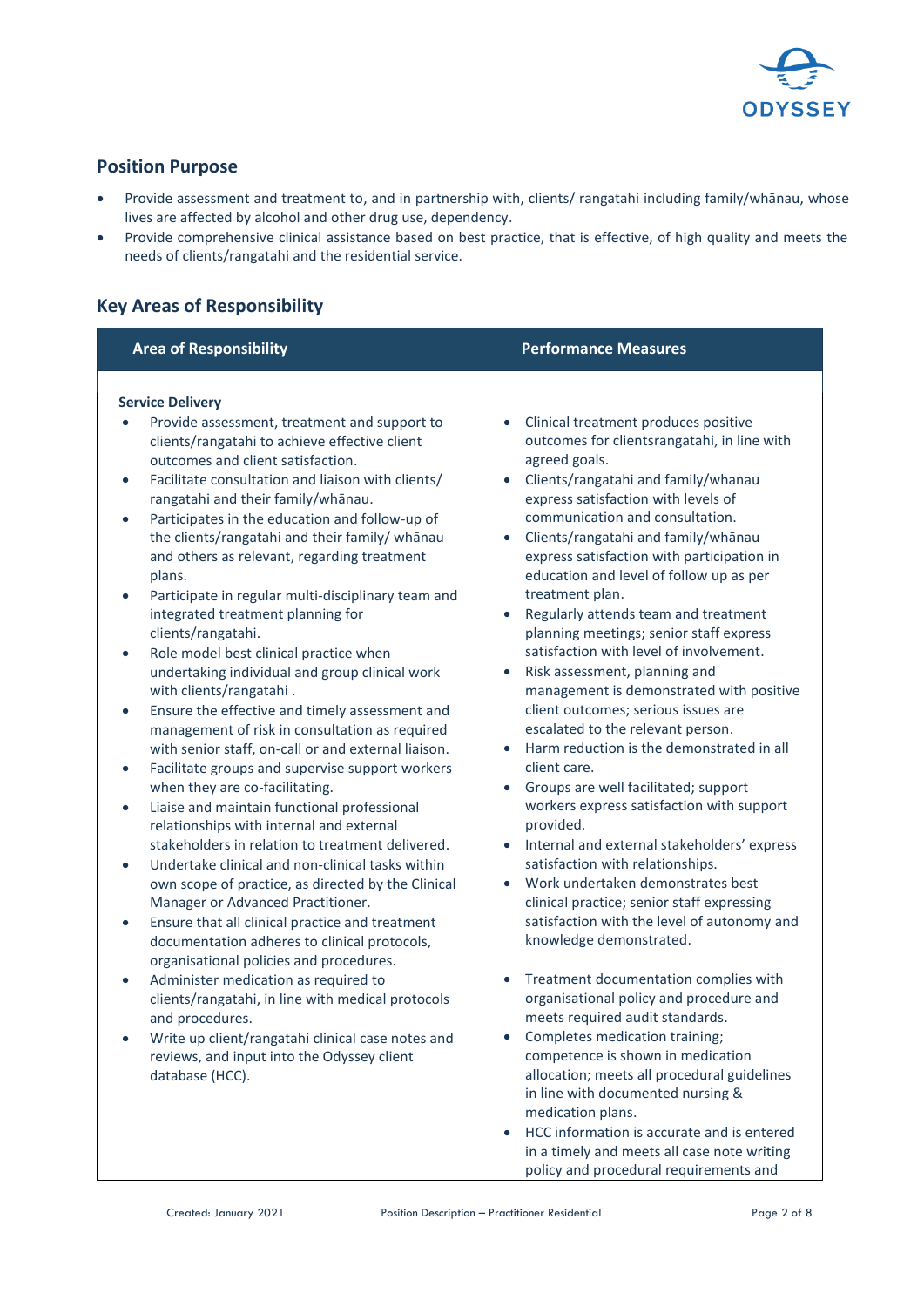

| <b>Area of Responsibility</b>                                                                                                                                                                                                                                                                                                                                                                                                                                                      | <b>Performance Measures</b>                                                                                                                                                                                                                                                                                                                                                                                                                                                                                                                                                                                                                                  |
|------------------------------------------------------------------------------------------------------------------------------------------------------------------------------------------------------------------------------------------------------------------------------------------------------------------------------------------------------------------------------------------------------------------------------------------------------------------------------------|--------------------------------------------------------------------------------------------------------------------------------------------------------------------------------------------------------------------------------------------------------------------------------------------------------------------------------------------------------------------------------------------------------------------------------------------------------------------------------------------------------------------------------------------------------------------------------------------------------------------------------------------------------------|
|                                                                                                                                                                                                                                                                                                                                                                                                                                                                                    | privacy act/confidentiality requirements;<br>HCC case reviews are kept up to date; risk<br>forms are timely and up-to-date in HCC.                                                                                                                                                                                                                                                                                                                                                                                                                                                                                                                           |
| <b>Health and Safety</b>                                                                                                                                                                                                                                                                                                                                                                                                                                                           |                                                                                                                                                                                                                                                                                                                                                                                                                                                                                                                                                                                                                                                              |
| Identify and act on any potential risks to self or<br>others, including client/rangatahi, whānau and<br>other employees.<br>Be familiar with and abide by the organisation's<br>health and safety policies and reporting<br>procedures, ensuring others do the same as<br>required.<br>Follow safe work practices, which includes the<br>$\bullet$<br>effective use of safety equipment, identification of<br>workplace hazards and taking action to reduce or<br>eliminate these. | Risks (including Health and Safety,<br>compliance and maintenance) are<br>identified and reported.<br>Plans are put in place to resolve and/or<br>mitigate potential problems as required<br>Issues are escalated to relevant manager as<br>required.<br>Demonstrates understanding and<br>compliance with organisational and<br>legislative health and safety. requirements<br>and is proactive in ensuring employees are<br>compliant<br>Follows correct protocols when using<br>safety equipment.<br>Workplace hazards are identified and plans<br>are put in place to reduce/eliminate these<br>or the matter is escalated to the relevant<br>authority. |
| <b>Treaty of Waitangi</b><br>Demonstrate knowledge and understanding of the<br>Treaty of Waitangi and its application in this role.                                                                                                                                                                                                                                                                                                                                                | Actions show knowledge and ability to apply<br>the principles of the Treaty in the delivery of<br>role.                                                                                                                                                                                                                                                                                                                                                                                                                                                                                                                                                      |
| <b>Professional Development</b><br>Be proactive in own professional development.<br>Attend relevant organisational training as<br>required.                                                                                                                                                                                                                                                                                                                                        | Has an individual development plan which<br>is implemented.<br>Attends organisational training required for<br>role.                                                                                                                                                                                                                                                                                                                                                                                                                                                                                                                                         |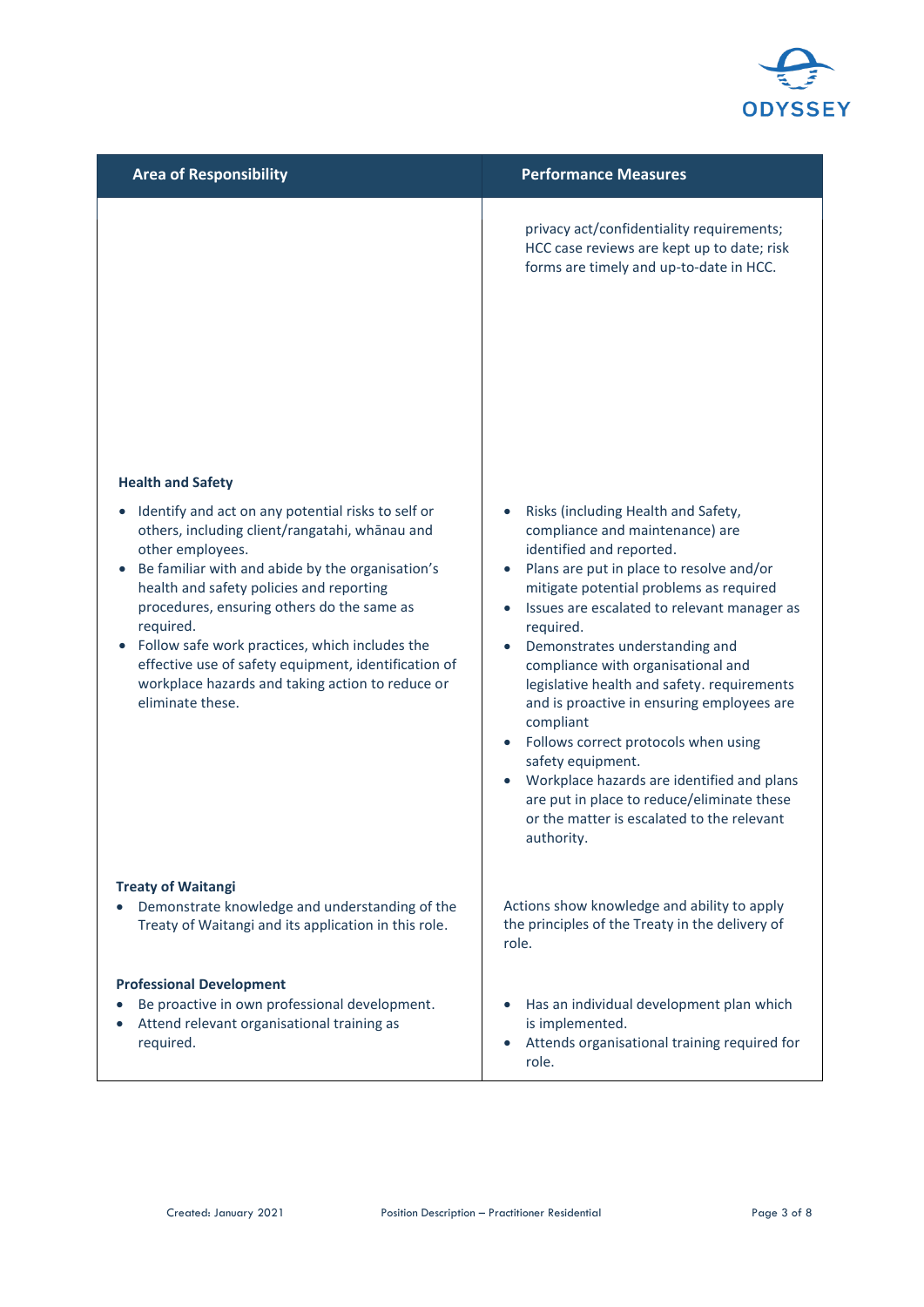

| <b>Area of Responsibility</b>                                                                                                                                                                              | <b>Performance Measures</b>                                                                                                                                   |
|------------------------------------------------------------------------------------------------------------------------------------------------------------------------------------------------------------|---------------------------------------------------------------------------------------------------------------------------------------------------------------|
| General<br>Attend and contribute actively to team meetings.<br>$\bullet$<br>• Carry out any other duties that may be delegated<br>by the line manager, which are in keeping with the<br>scope of the role. | Regular attendance at team meetings and<br>makes useful contributions.<br>Work is undertaken and completed.<br>Commitment and flexibility is<br>demonstrated. |

## **Key Relationships**

| <b>Internal</b>                                                                                                                                                  | <b>External</b>                                                                                                                                                                                         |
|------------------------------------------------------------------------------------------------------------------------------------------------------------------|---------------------------------------------------------------------------------------------------------------------------------------------------------------------------------------------------------|
| • Clinical Manager<br><b>Support Workers</b><br>$\bullet$<br><b>Advanced Practitioner</b><br>$\bullet$<br>• Registered Nurse<br>Other Odyssey staff<br>$\bullet$ | • Clients/rangitahi<br>• Family/whānau of clients/rangitahi<br>Staff from external organisations<br><b>Staff from Medical and Dental Agencies</b><br>$\bullet$<br>• Other medical /health professionals |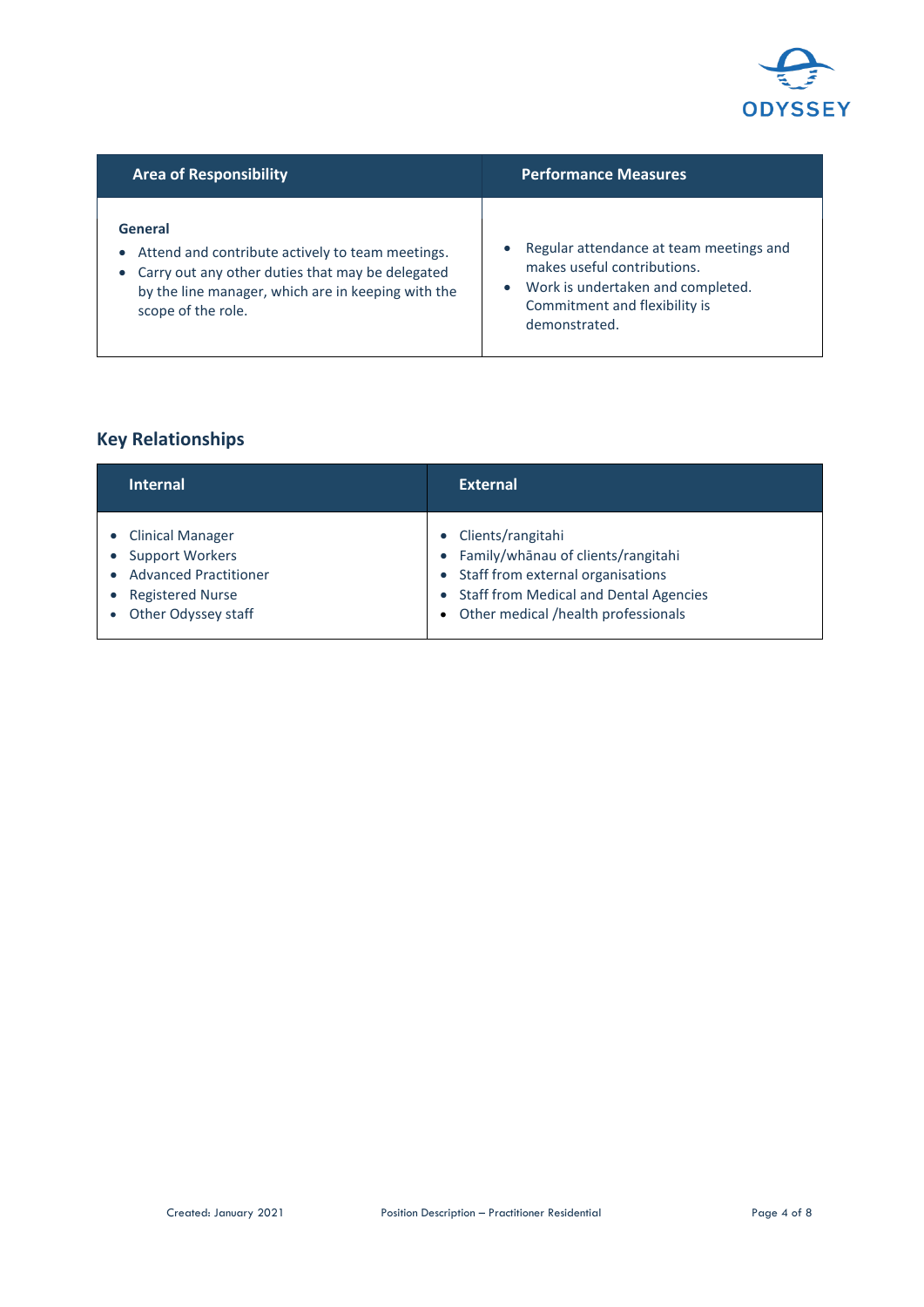

## **Person Specification**

#### **Qualifications, Knowledge and Experience**

- Up to 1 years' experience working with clients and their family/whanau in a social services, addictions and/or mental health setting
- Relevant Level 7 qualification e.g. Bachelors in AOD, Health Science, Nursing, Psychology
- Knowledge of the effects related to the misuse of alcohol and other drugs, including methamphetamines and other current substances of use and abuse
- Understanding of and interest in Odyssey's work and philosophy, including the therapeutic community model of care
- Ability to identify cognitive and behavioural patterns
- High regard for confidentiality and security, including client information
- Understanding of the Treaty of Waitangi and how it applies to own professional practice
- Registration or a commitment to achieve registration with the Drug and Alcohol Practitioners Association of New Zealand (DAPAANZ), Social Work professional body or other relevant professional body under the HPCA Act
- Experience and expertise in using Microsoft suite applications
- Knowledge of Te Reo and/or Tikanga Maori is desirable

#### **Skills and Abilities**

- Demonstrated interest in young people/rangatahi, their abilities and motivation to help them achieve their goals
- Ability to work alongside family members, to guide and help build their strengths and resources
- Strong interpersonal and communication skills (written and oral)
- Client-centred and strengths-based approach
- Group facilitation skills
- Ability to establish and maintain effective relationships with a range of stakeholders
- Ability to work as an effective team member of a multi-disciplinary team
- Ability to prioritise, work under pressure, complete work on time and to a high standard
- Ability to work with limited supervision
- Ability to take the initiative and adapt to changing circumstances
- Demonstrated cultural sensitivity and rainbow diversity awareness
- Willingness to consider other viewpoints/ sources of information and adjust decisions as appropriate
- Ability to show discretion and tact
- Ability to deal with conflict and defuse challenging situations
- Fluency in English
- Good IT/word-processing skills
- Ability to acknowledge own limitations and be proactive on own self-development

## **Ngā Poupou | Our Pillars**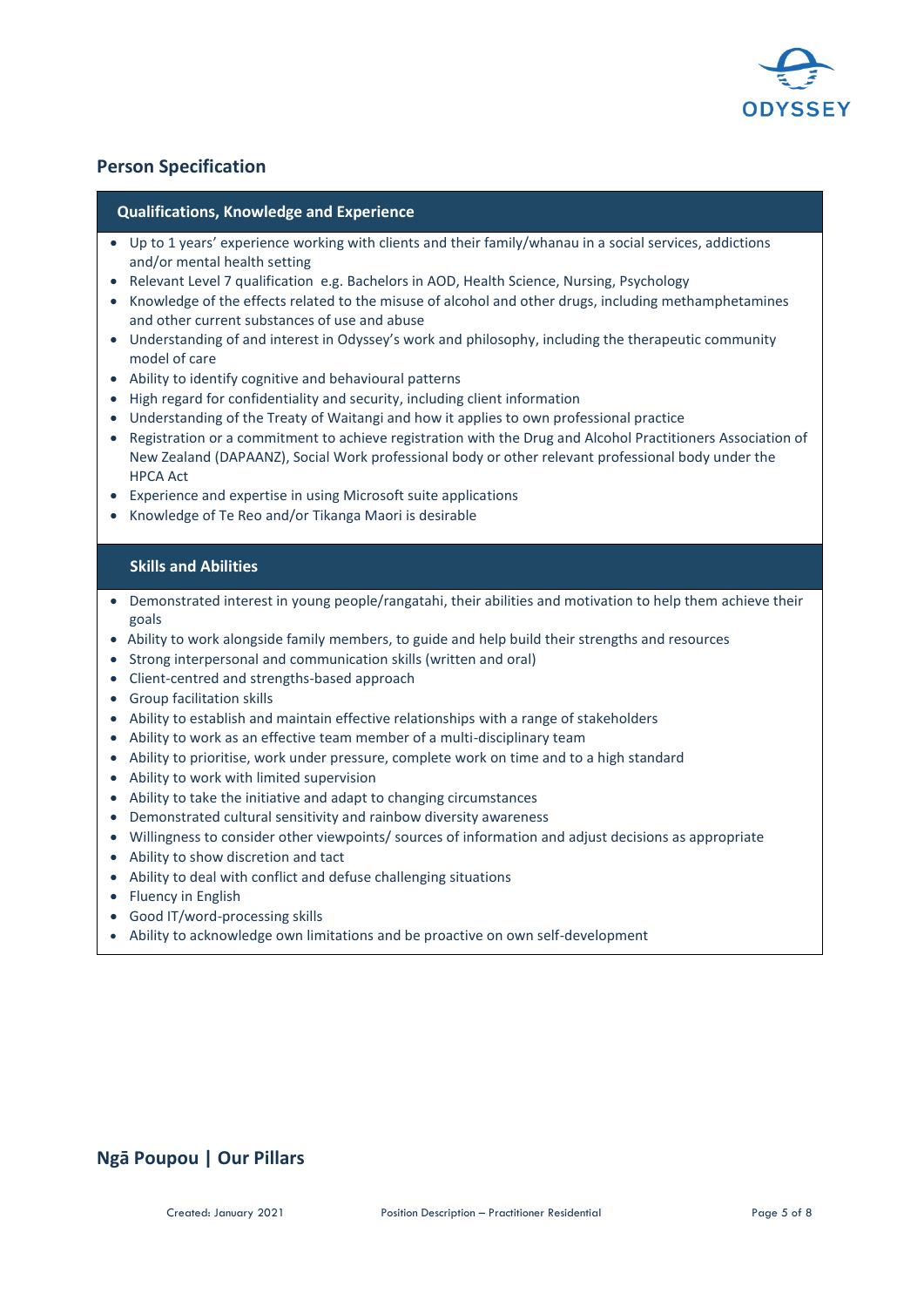

| Whakawhirinaki   Trust          | Reliable and shows great integrity.                                                                                               |
|---------------------------------|-----------------------------------------------------------------------------------------------------------------------------------|
| Pono   Honesty                  | Transparency and openness underpins all actions.                                                                                  |
| <b>Haepapa   Responsibility</b> | Achieves and surpasses goals.                                                                                                     |
| Matapopore   Concern            | Empathic and interested in the wellbeing of others.                                                                               |
| Aroha   Love                    | Genuinely collaborative, supportive and able to work as part<br>of a close-knit team, including with tangata whai ora and whanau. |

Our Pillars are the foundation of our work, guiding how we work together and with each other.

## **'Let's Get Real' Skills**

| <b>Skill</b>                                                                     | <b>Description</b>                                                                                                                      | <b>Competency Level - Essential</b>                                                                                                                                                                                                                                                                                                                                                                                                                                                                                                                                                                                                                                           |
|----------------------------------------------------------------------------------|-----------------------------------------------------------------------------------------------------------------------------------------|-------------------------------------------------------------------------------------------------------------------------------------------------------------------------------------------------------------------------------------------------------------------------------------------------------------------------------------------------------------------------------------------------------------------------------------------------------------------------------------------------------------------------------------------------------------------------------------------------------------------------------------------------------------------------------|
| <b>Working with</b><br>people<br>experiencing<br>mental health<br>and addictions | Is supportive of employees<br>and clients/whai ora with<br>mental health and addiction<br>needs, focusing on their<br>strengths         | • Greets and welcomes people accessing services and<br>their whanau appropriately, providing age and/or<br>culturally appropriate, relevant & specific information.<br>• Works in partnership with people accessing services<br>and is mindful of the impact of power differentials.<br>• Demonstrates understanding and respect of diversity<br>and cultural awareness through appropriate use of<br>language and culturally specific resources, particularly<br>for Māori whai ora and whanau.<br>• Recognises people accessing services may be fearful or<br>apprehensive and works to establish a safe and trusting<br>connection and a comfortable physical environment. |
| <b>Working with</b><br><b>M</b> aori                                             | Contributes to oranga and<br>whānau ora for Maori<br>employees and Māori clients/<br>whai ora with mental health<br>and addiction needs | • Greets Māori people using te reo Māori greetings.<br>• Respects and uses te reo Māori correctly & when<br>appropriate.<br>• Respects Māori tikanga and spiritual practices, the<br>importance of identity and the concepts of<br>whakawhanaunga, manaaki, tino rangatiratanga and<br>mana Motuhake.<br>• Asks whai ora and whānau what they need and<br>provides information in English and Māori.<br>• Understands the importance of whakapapa and<br>different roles within whanau.<br>• Supports Māori whai ora to identify and involve people<br>who are important to them.                                                                                             |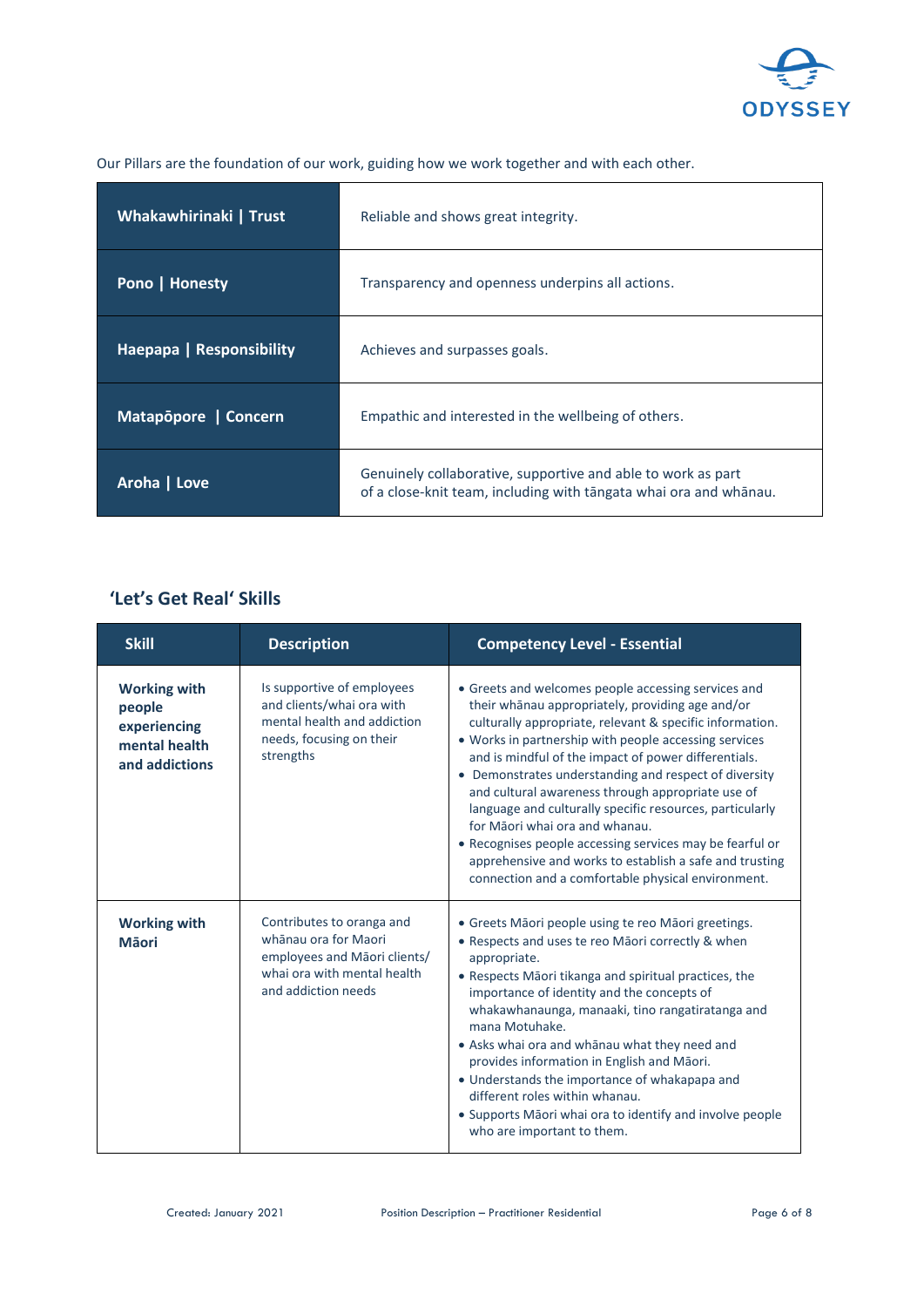

| <b>Working with</b><br>whānau                                   | Encourages and supports the<br>wellbeing of whanau and<br>ensures they have access to<br>information, education and<br>support including children  | • Demonstrates understanding that in many cultures, a<br>person's identity is embedded and connected to<br>whanau rather than their individual selves.<br>• Welcomes, establishes positive rapport and shares<br>relevant information with whanau.<br>• Sensitively asks about support needs related to being a<br>parent as appropriate to role.                                                                                                                                                                                                                                                                                                                                                                                                               |
|-----------------------------------------------------------------|----------------------------------------------------------------------------------------------------------------------------------------------------|-----------------------------------------------------------------------------------------------------------------------------------------------------------------------------------------------------------------------------------------------------------------------------------------------------------------------------------------------------------------------------------------------------------------------------------------------------------------------------------------------------------------------------------------------------------------------------------------------------------------------------------------------------------------------------------------------------------------------------------------------------------------|
| <b>Working within</b><br>communities                            | Recognises that people and<br>whānau who experience<br>mental health and addictions<br>needs, are part of<br>communities                           | • Understands 'community' in the broadest sense and<br>that the concept of community is dynamic and evolving.<br>• Recognises that Māori whai ora may be supported<br>within and contribute to wider social networks e.g.<br>hapu, iwi.<br>• Demonstrates understanding of the importance of<br>social inclusion and community connections, has<br>knowledge of the communities people accessing<br>services identify with, and supports them to connect<br>with and participate in communities of their choice.<br>• Has a basic understanding of mental health promotion,<br>addiction harm reduction, suicide prevention and<br>postvention principles.                                                                                                      |
| <b>Challenging</b><br>discrimination                            | Challenges discrimination, &<br>provides/ promotes a valued<br>place for employees and<br>clients/whai ora with mental<br>health & addiction needs | • Demonstrates understanding of the prevalence, impact<br>and challenges of discrimination on people who have<br>mental health or addiction needs, whanau services and<br>communities.<br>. Works to develop awareness and challenges own<br>beliefs that may lead to discriminatory behaviour.                                                                                                                                                                                                                                                                                                                                                                                                                                                                 |
| Applying law,<br>policy and<br>standards                        | Implements legislation,<br>regulations, standards, codes<br>and policies relevant to their<br>role                                                 | • Respects the relationship between government and<br>tāngata whenua and upholds the principles of the Te<br>Tiriti o Waitangi.<br>• Understand and adheres to legislation, regulations,<br>standards, codes and policies appropriate to the role.<br>. Upholds the principles set out in the UN Convention of<br>the Rights of the Person, including the right to<br>autonomy, self-determination, to be free from coercion<br>and to be treated in a non-discriminatory way.<br>• Provides information to people about their rights and in<br>a way that supports them to understand.<br>• Ensures people know about relevant feedback and<br>complaints processes.<br>• Maintains and stores records in accordance with legal<br>and professional standards. |
| <b>Maintaining</b><br>professional &<br>personal<br>development | Participates in life-long<br>learning, & personal and<br>professional development,<br>reflecting on & seeking ways<br>to improve self/team/service | • Reflects on own work and practices to identify<br>strengths and areas for further development.<br>• Seeks and takes learning opportunities to achieve<br>professional development goals<br>• Looks after own wellbeing and contributes to a safe and<br>healthy workplace.<br>• Communicates effectively with a diverse range of<br>people.<br>• Engages with colleagues to give and receive<br>constructive feedback.                                                                                                                                                                                                                                                                                                                                        |